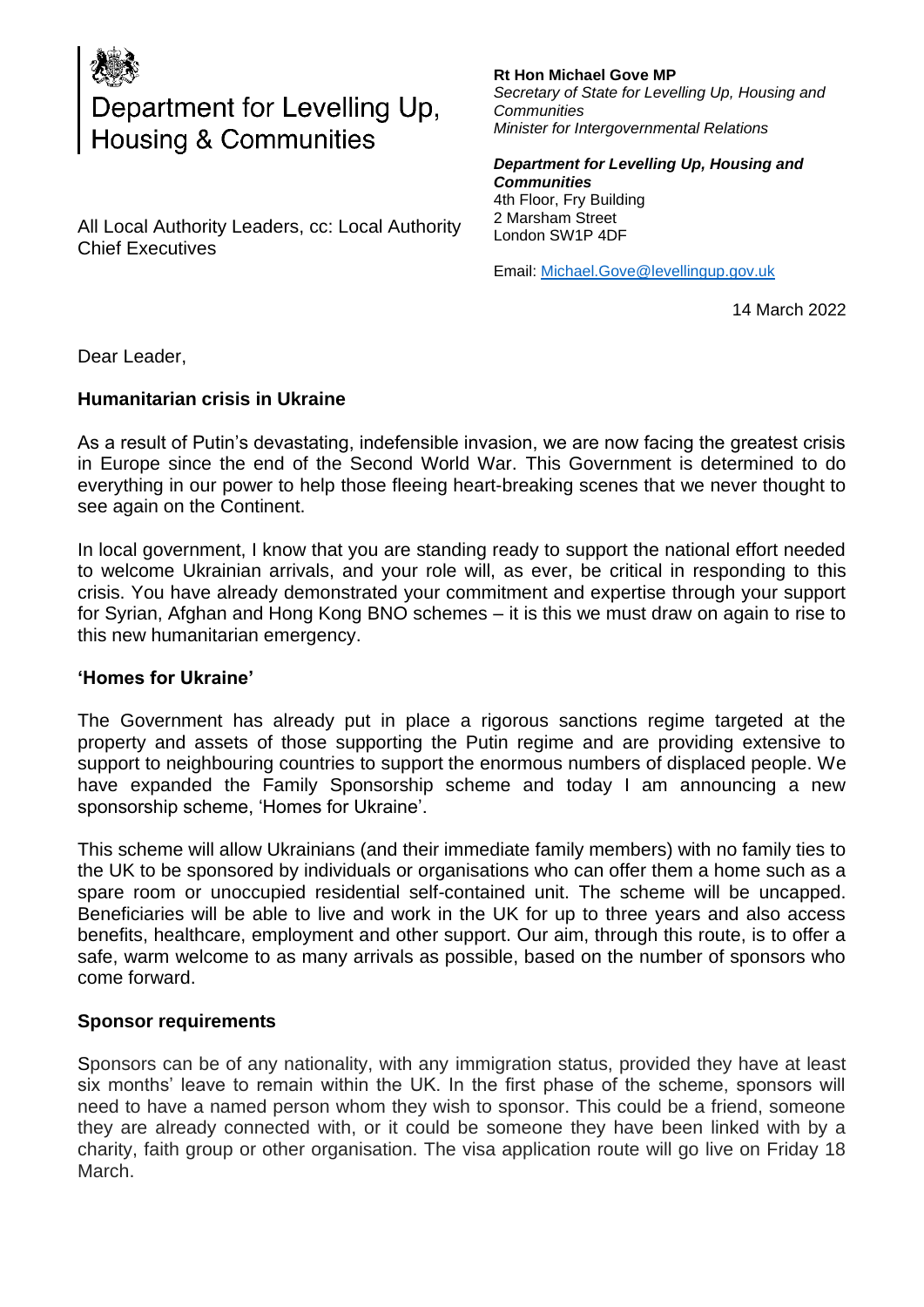We are asking that sponsors provide accommodation for a minimum of six months. We appreciate people's generosity and do know there will be costs associated with helping out – so we are offering an optional 'thank you' payment of £350 per month to people who can accommodate one or more household (subject to the accommodation they have) for up to 12 months. This thank you payment is limited to one payment per residential address. Our intention is that these payments will be tax free for individuals and will not affect benefit entitlement and will legislate if necessary. Sponsors should not charge rent. They will not be expected to cover the costs of food and living expenses, although they may wish to offer this philanthropically.

We want to minimise bureaucracy and make the process as straightforward as possible while ensuring the safety of all involved. Those arriving will therefore need to meet standard security checks. Sponsors and all adults in the sponsoring households will also be subject to security checks and may be subject to safeguarding checks too.

# **Launch of Expression of Interest Webpage**

Today we are asking individuals, charities, community groups and businesses across the country to step forward and offer their support to thousands of people displaced from Ukraine, and their immediate family members, who need a route to safety. I am urging anyone who is in a position to help, who fulfils the sponsorship requirements above and with a spare room or empty home, to step up and join this national effort. They can record their interest at [www.gov.uk/homes-for-ukraine](https://www.gov.uk/homes-for-ukraine) from today to receive updates and more information on how to apply. Then on Friday 18 March, Phase One of the visa application route will open for sponsors and named contacts to apply to the scheme.

We envisage that Homes for Ukraine will initially be used by those with known connections. Over time, we expect to see the scheme develop further, through our work with charities, faith groups and community groups.

# **Local authority support**

I would like to thank local government colleagues that have worked so intensively with my officials on the fundamentals of this scheme, building on our recent experience with the pandemic and Afghan resettlement programme. We will of course continue to work closely together to support those on the Afghan and other programmes in parallel to opening up our support for the Ukrainian people.

For those arriving via the Homes for Ukraine scheme, I know that you want to play your part in supporting people who have been through so much to feel at home in the UK. I am committed to working with you to achieve this and also to provide a full wraparound service that also encompasses sponsors. As such, we will be providing substantial level of funding at a rate of £10,500 per person to local authorities, with an additional top-up for child education, to enable them to provide much wider support to families to rebuild their lives and fully integrate into communities. Further details will be shared shortly. You will have questions on the detail of the scheme which we will endeavour to answer through guidance published in the coming days. We will continue to listen to your feedback as we get this new scheme off the ground to ensure it works effectively for you, sponsors and beneficiaries.